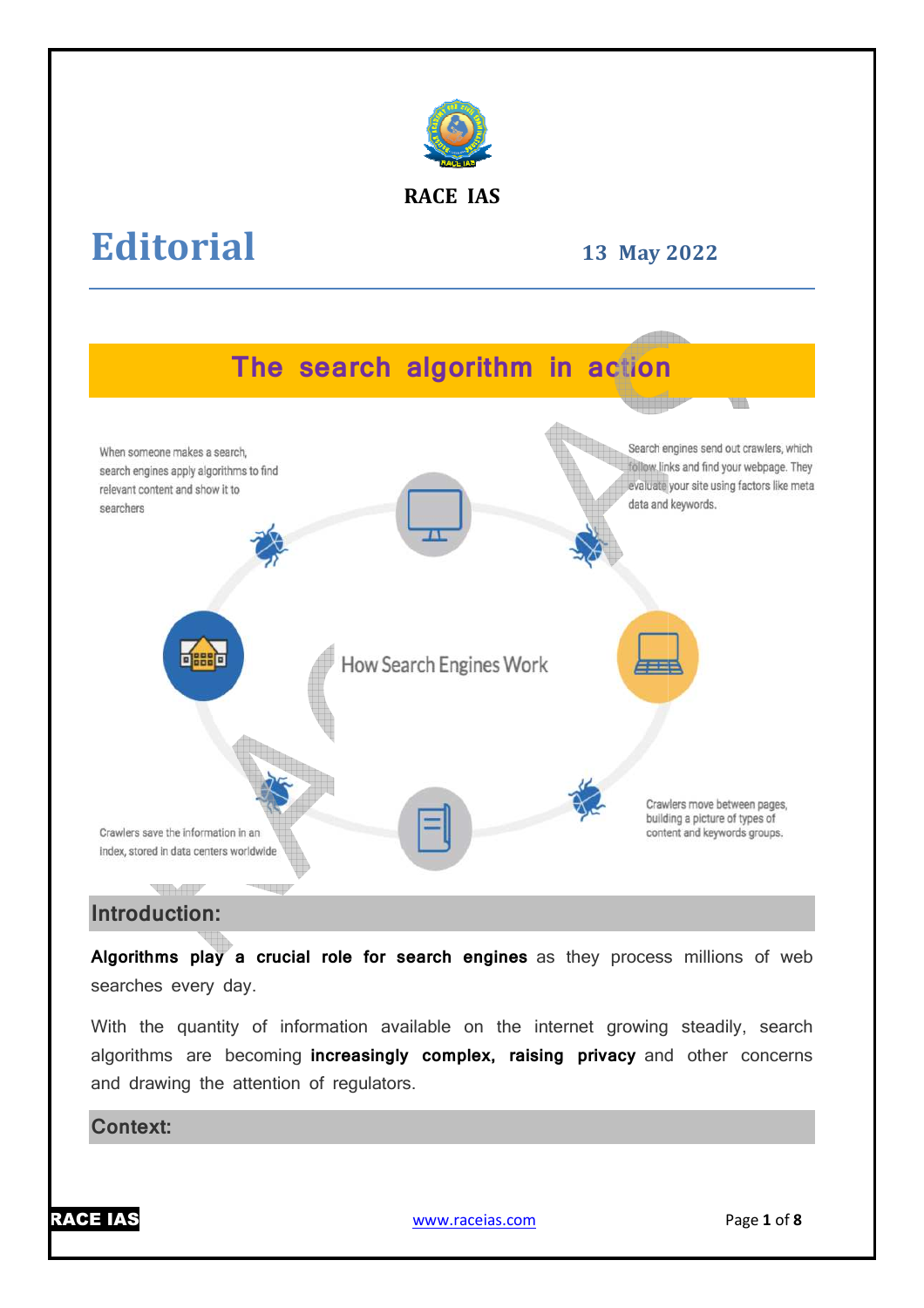Recently, U.K.'s digital watchdog said they will take a closer look at algorithms, seeking views on the benefits and risks of how sites and apps use algorithms, as well as inputs on auditing algorithms, the current landscape and the role of regulators.

#### **How do search algorithms work?**

- 1. An algorithm, essentially, is a **series of instructions.** It can be used to perform a calculation, find answers to a question or solve a problem.
- 2. Search engines use a number of algorithms **to perform different functions** prior to displaying relevant results to an individual's search request.
- 3. Tech giant Alphabet Inc's Google, whose flagship product is the Google search engine, is the dominant player in the search market.
- 4. Its search engine provides results to consumers with the help of its ranking systems, which are composed of a broad set of algorithms, that sort through web pages in its search index to find the most appropriate results in quick time.
- 5. Its search algorithms consider several factors, including the words and expressions of a user's query, relevance and usability of pages, expertise of sources, and the user's location and settings, according to the firm.
- 6. While Google **captures a significant chunk of the general search market**, there are alternative search engines such as Microsoft's Bing and DuckDuckGo available for users to explore.
- 7. The latter, a **privacy-focused search engine**, claims it does **not collect or share users' personal information.**
- 8. In January, market leader Google generated 61.4% of all core search queries in the U.S., according to database company Statista.
- 9. During the same period of time, Microsoft sites handled a quarter of all search queries in the U.S.

#### **How are they developed?**

Algorithms are often **built using historical data and for specific functions**.

- 1. Once developed, they go through frequent updates from the companies to **enhance the quality of search engine results** presented to users.
- 2. Most large search engine providers also bank on machine learning to automatically improve their users' search experience, essentially by identifying patterns in previous decisions to make future ones.

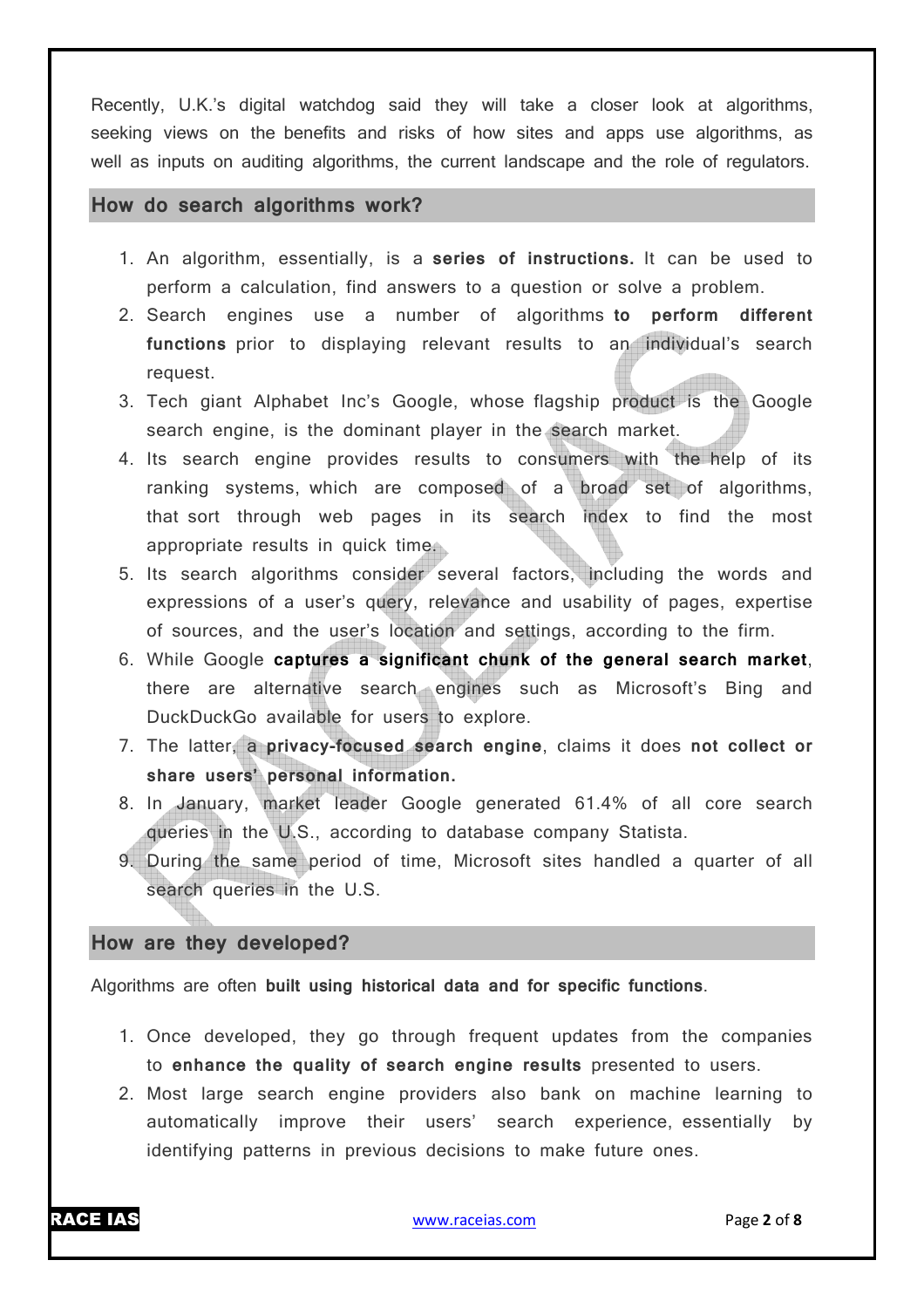- 3. Over the years, Google has developed search algorithms and updated them constantly, with some major updates like Panda, Penguin, Hummingbird, RankBrain, Medic, Pigeon, and Payday, meant to enhance some function or address some issue.
- 4. In March, it introduced another update **to improve the search engine's ability to identify high-quality product reviews.**
- 5. **Search engines exert huge control over which sites consumers can find**. Any changes or updates in their algorithms could also mean that traffic is steered away from certain sites and businesses, which could **have a negative effect on their revenue.**

#### **Negative side: What's the current state of these algorithms?**

- 1. **Manipulate and Change Consumer Perceptions:**
	- 1. These search algorithms can be **used to personalize services** in ways that are difficult to detect, leading to search results that can be **manipulated to reduce choice or artificially change consumers' perceptions**.
- 2. Additionally, firms can also use these algorithms to change the way they rank products on websites, prioritizing their own products and excluding competitors.
- 3. Some of these concerns have caught the eye of regulators and as a result these search algorithms have come under their scrutiny.
- 4. The **European Commission has fined Google €2.42 billion** for abusing its market dominance as a search engine by giving an **illegal advantage** to another Google product, its comparison-shopping service.
- 5. Moreover, under the **Commission's proposal on the Digital Services Act, transparency measures for online platforms on a variety of issues**, including the algorithms used for recommending content or products to users are expected to come into force.
- 6. "Majority of algorithms used by private firms online are currently subject to little or no regulatory oversight," U.K.'s Competition and Markets Authority has said earlier in a statement, adding that "**more monitoring and action is required by regulators."**

#### **What are the concerns?**

1. The search giant's trackers have allegedly been found on majority of the top million websites, as per a DuckDuckGo blog post.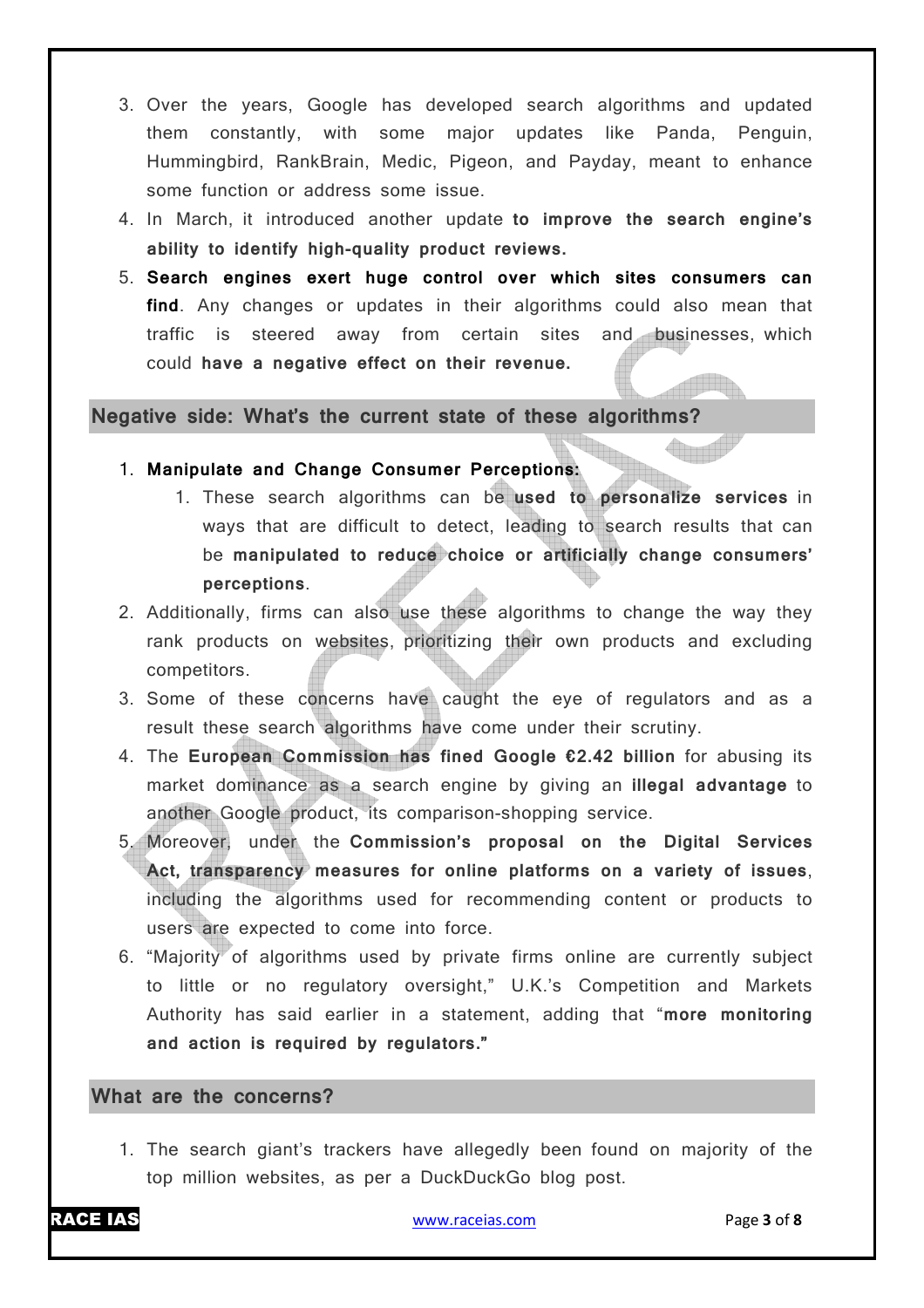- 2. This means they are not only tracking what you search for, [but] they're also **tracking which websites you visit,** and **using all your data for ads that follow you around the internet.**
- 3. According to a **Council of Europe study,** the use of data from profiles, including those established based on data collected by search algorithms and search engines, directly affects the right to a person's informational self-determination.
- 4. Most of Google's revenues stem from advertisements, such as those it shows consumers in response to a search query.
- 5. DuckDuckGo, in addition to providing an alternative to Google's search engine, offers mobile apps and desktop browser extensions to protect users' privacy while browsing the web.
- 6. The privacy-focused firm, in a blog post, said that editorialized results, informed by the personal information Google has on people (like their search, browsing, and purchase history), puts them in a "Filter Bubble" based on what Google's algorithms think they are most likely to click on.

#### **Conclusion:**

As the algorithms used to deliver results would vary from one search engine to another, when a user inputs a query, the results would also differ.

Moreover, **results from different users would be rarely similar**, even when searching for the same things, since the algorithms take into account multiple factors, like their location.

Therefore, Algorithms play a crucial role for search engines as they process millions of web searches every day.

With the quantity of information available on the **internet growing steadily,** search algorithms are becoming increasingly complex, raising privacy and other concerns and drawing the attention of regulators.

## **Containing Rising Inflation**

The recent action of the **Reserve Bank of India (RBI)** to raise the **repo rate** by 40 basis points and **cash reserve ratio (CRR)** by 50 basis points is a recognition of the serious situation with respect to inflation in our country and the resolve to tackle inflation.

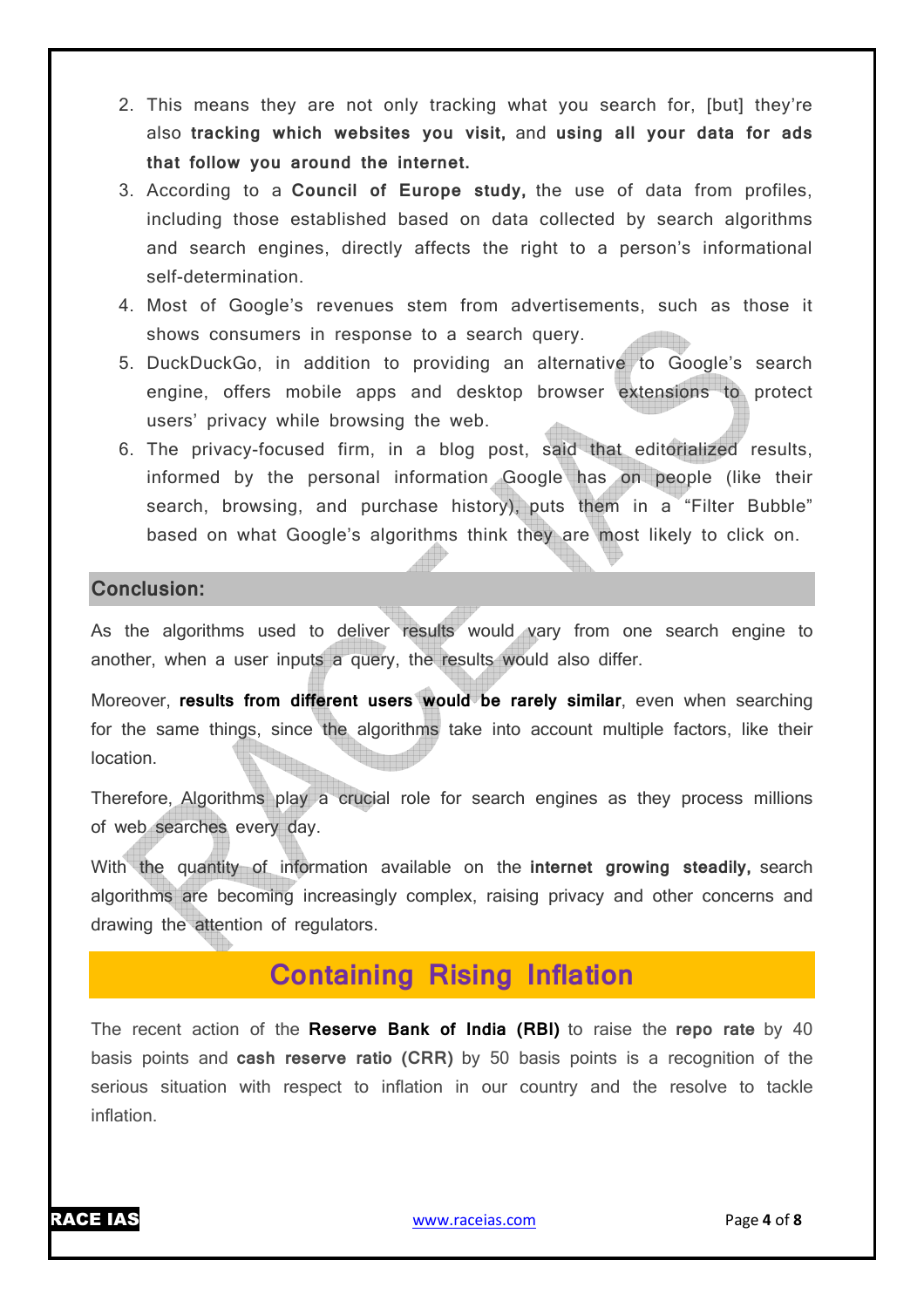Inflation has assumed a menacing proportion in almost all countries. The situation is the worst in the United States where the consumer price inflation stood at 8.56%, a level not reached for several decades. **Consumer price index (CPI)** inflation in India stood (in March 2022) at 6.95%. It is expected to rise further in the coming months.

On the other hand, the **Wholesale Price Index (WPI)** inflation had remained in double digits since April 2021. The GDP implicit price deflator-based inflation rate for 2021-22 is 9.6%.

In this context, it is imperative to understand the issue of inflation and measures that need to be taken in order to contain inflation.

#### **What are the Reasons for Increasing Inflation in India Lately?**

- **Inflation** in India cannot be described just as **'cost-push'**. Abundance of liquidity has been an important factor.
	- o The April **Monetary Policy** statement talked of a liquidity overhang of the order of  $\cdot$  8.5 lakh crore.
	- o Beyond a point, inflation itself can hinder growth. Negative real rates of interest on savings are not conducive to growth. If we want to control inflation, action on liquidity is very much needed with a concomitant rise in the interest rate on deposits and loans.
- The **high rate of inflation** in March 2022 is primarily due to rise in prices of crude petroleum and natural gas, mineral oils, basic metals, etc. owing to disruption in the global supply chain caused by the Russia-Ukraine conflict.
- On the other hand, the retail inflation rose mainly on account of rising prices of essential food items like **'oils and fats', vegetables and protein-rich items such as 'meat and fish'**.
	- o As per the CPI data, inflation in 'oils and fats' in March soared to 18.79% as the geopolitical crisis due to the Russia-Ukraine war pushed edible oil prices higher.
	- o Ukraine is a major exporter of sunflower oil. In vegetables, inflation quickened to 11.64% in March, while in 'meat and fish' the rate of price rise stood at 9.63 compared to February 2022.

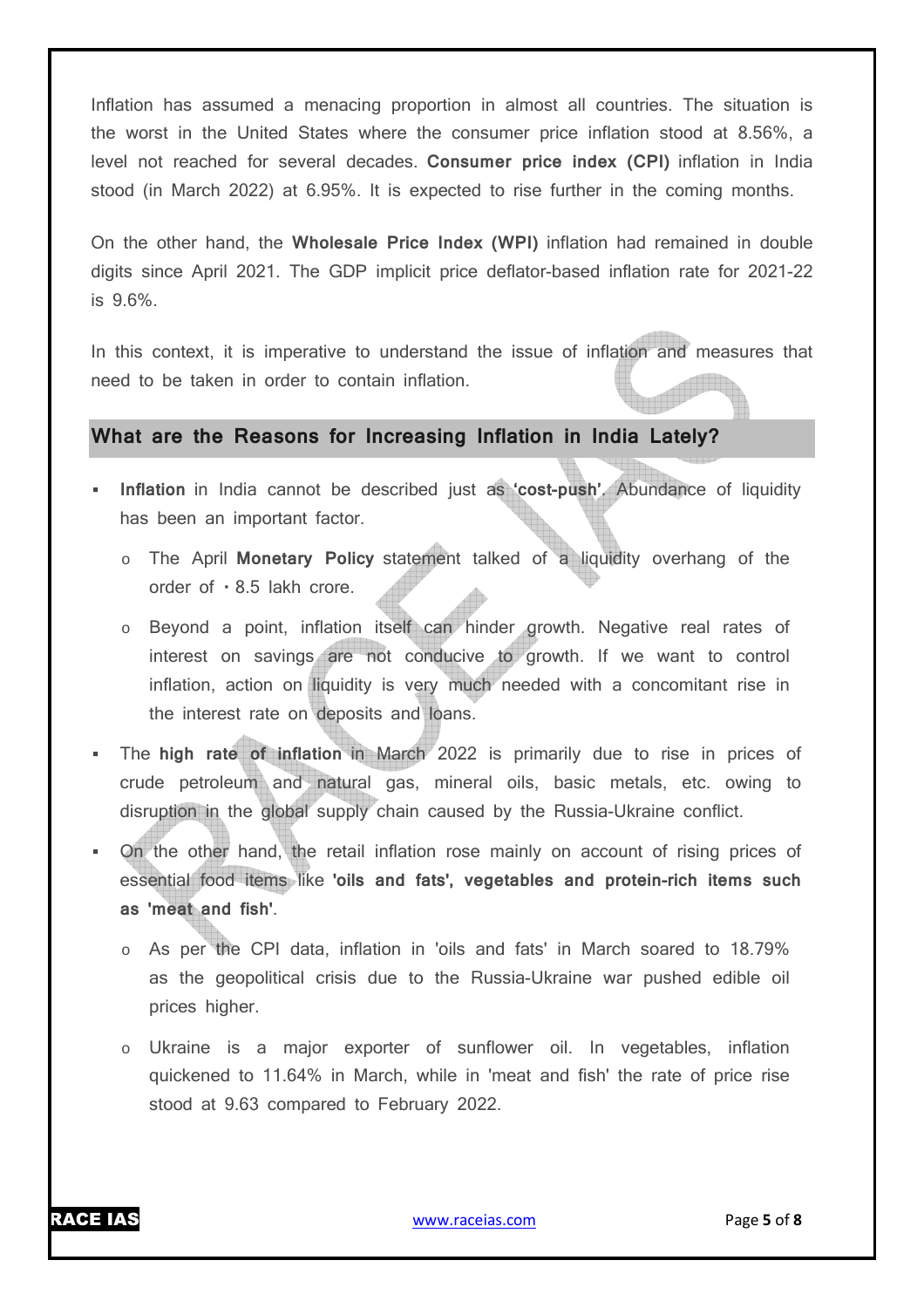The sharp rise in commodity prices across the world is a major reason behind the inflation spike in India. This is increasing the import cost for some of the crucial consumables, pushing inflation higher.

#### **What is Repo rate & CRR?**

**Repo rate** is the interest charged by the RBI when commercial banks borrow from them by selling their securities to the central bank. Essentially it is the interest charged by the RBI when banks borrow from them - much like commercial banks **Alla** charge you interest for a car loan or home loan.

Under **Cash Reserve Ratio (CRR)**, the commercial banks have to hold a certain minimum amount of deposit as reserves with the central bank. The percentage of cash required to be kept in reserves as against the bank's total deposits is called the Cash Reserve Ratio.

#### **What is the Impact of Higher Inflation in India?**

- **Repo Rate:**
	- o It is expected to push up interest rates in the banking system. Equated Monthly Installments (EMIs) on home, vehicle and other personal and corporate loans are likely to go up.
	- o Deposit rates, mainly fixed term rates, are also set to rise.
	- o Consumption and demand can be impacted by the Repo rate hike.
- **CRR:**

The hike in CRR will suck out Rs 87,000 crore from the banking system. The lendable resources of banks will come down accordingly.

- o It also means the cost of funds will go up and banks' net interest margins could get adversely impacted.
- o Net interest margin (NIM) is a measure of the difference between the interest income earned by a bank or other financial institution and the interest it pays out to its lenders (for example, depositors), relative to the amount of their assets that earn interest.

#### **What are the Challenges in Tackling Increasing Inflation?**

In the current situation, it is argued that inflation will come down, if some part of the increase in crude prices is absorbed by the government. There may be a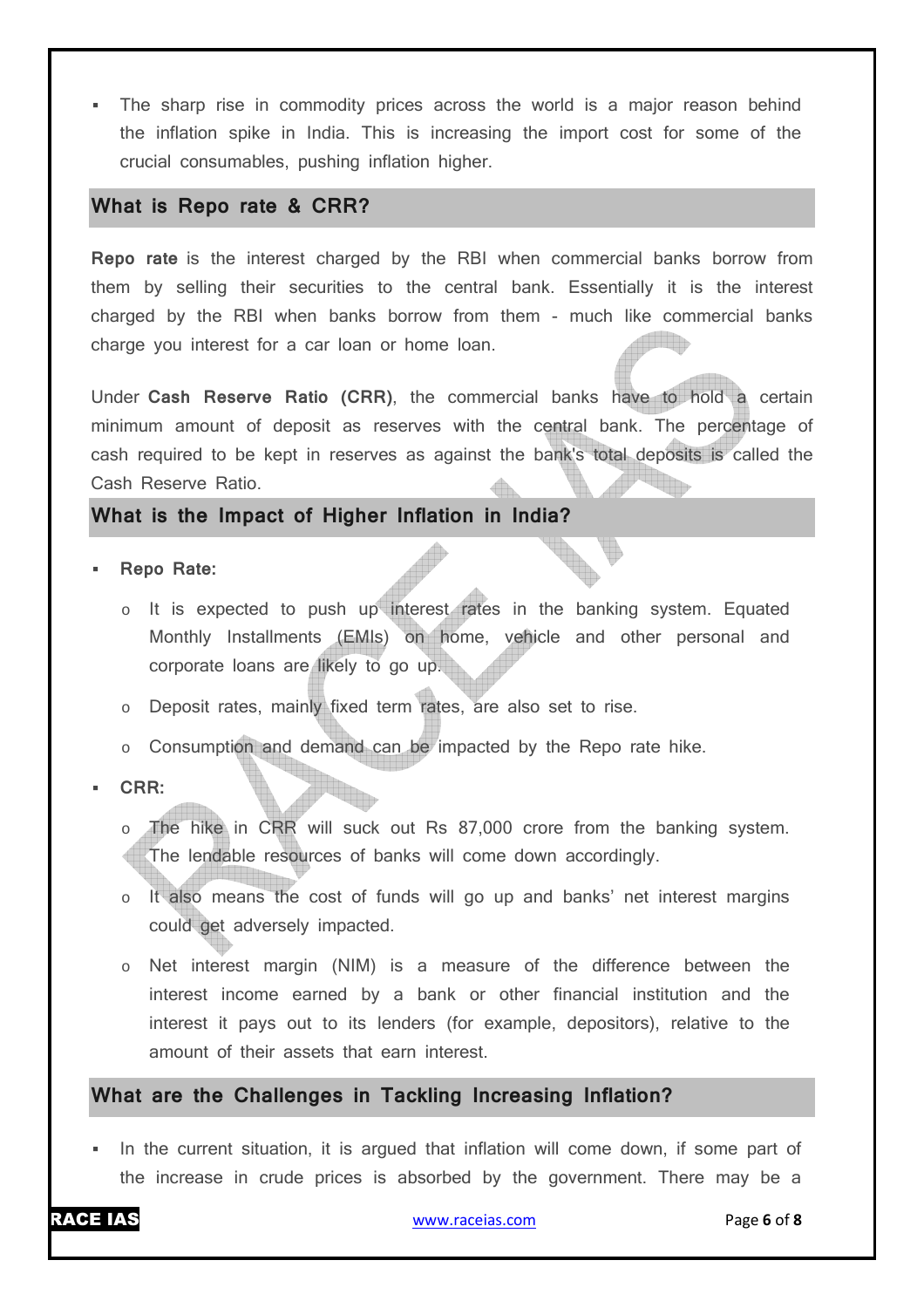case for reducing the duties on petroleum products for the simple reason that one segment of the population should not bear excessive burden. The same consideration applies to food prices.

- But to think that it is a magic wand through which inflation can be avoided is wrong. If the additional burden borne by the government (through loss of revenue) is not offset by expenditures, the overall deficit will widen.
- o The borrowing programme will increase, and additional liquidity support may be required.
- Central banks cannot order interest rates. For a rise in the interest rate to stick, appropriate actions must be taken to contract liquidity. That is what the rise in CRR will do. In the absence of a rise in CRR, liquidity will have to be sucked by open market operations.
	- o As the RBI Governor put it in his statement, "Liquidity conditions need to be modulated in line with the policy action and stance to ensure their full and efficient transmission to the rest of the economy."

#### **What can be done to contain inflation?**

- **Fuel duty cut:**
	- o Further duty cuts by some amount at least Rs 5 per litre according to expers.
	- o It can likely lower the inflation by 15-20 bps.
	- It Has immediate and secondary impact on electricity, transport cost
	- o 1% rise in oil (Indian basket) could raise WPI by 8 bps.

#### **Food Prices:**

- o Crackdown on supply side if hoarding happens
- o Ease import limits on pulses, oil seed
- **More duty cuts:**
	- $\circ$  More duty cuts for edible oil imports is required. However, it was reduced from 19 .25%to 13.75%.
- **Buffer stock:**
	- o Prepare to use buffer stock if inflation spills over to cereals

RACE IAS www.raceias.com Page **7** of **8**